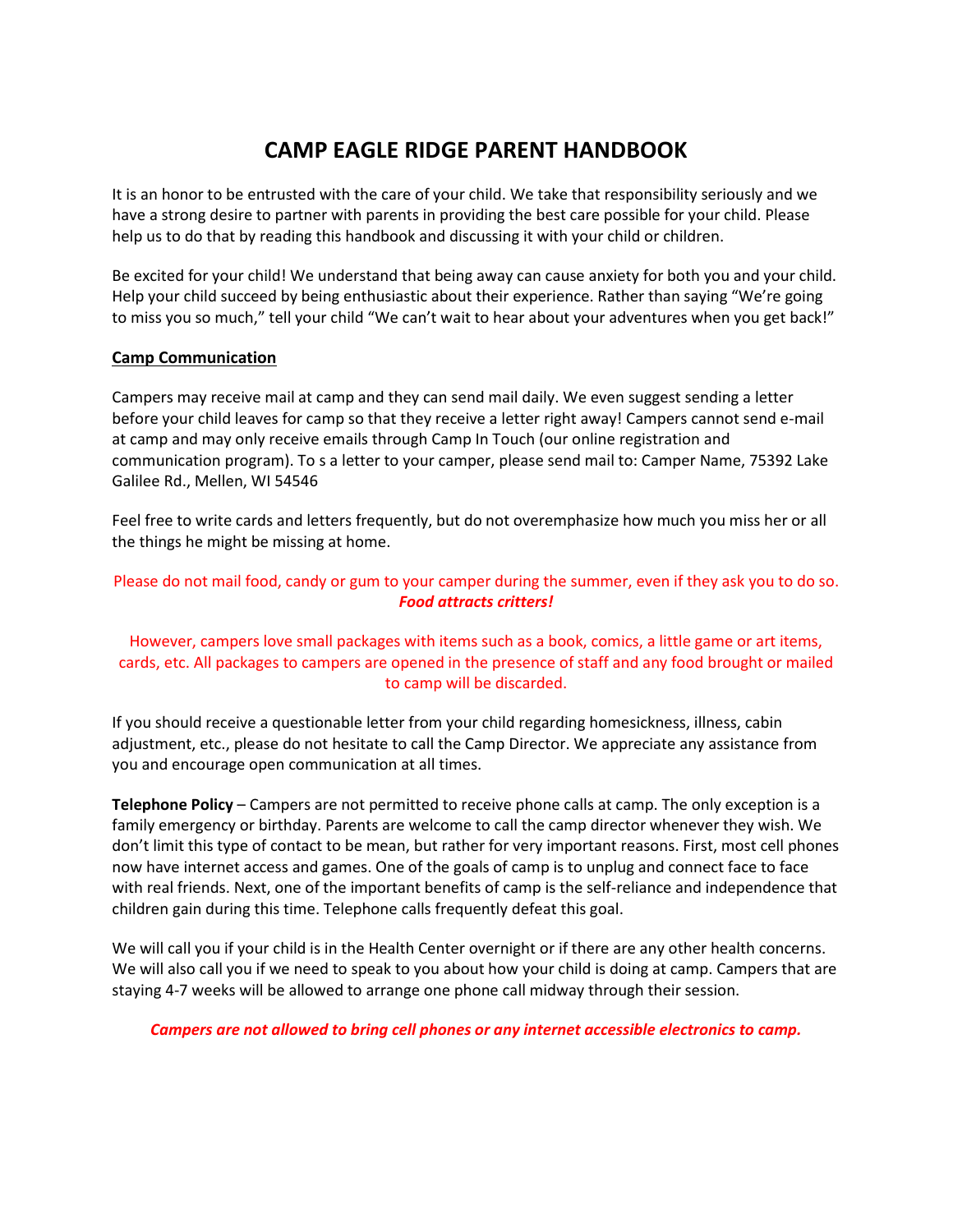#### **Digital Photography Policy**

Another drawback of having cell phones at camp is many of them have built-in cameras. It has happened at some camps around the country that children have secretly taken photographs of other campers or staff during changing or showering times and later uploaded those images onto the Internet. (If you belong to a health club, chances are it has "no cell phone" policy). We take photographs during the summer, which are available for viewing via Waldo Photos. We will send you a link to register for this service. Please help us maintain a safe environment by explaining this to your child. You should know that any camper that takes a compromising photograph of another camper or staff member and uploads it on the Internet or makes it public in any way may be subject to dismissal from camp or may not be allowed to return. If the law is broken, the appropriate authorities will be notified.

We do allow digital cameras at camp, but know that all campers and staff are held to the aforementioned policy. Please discuss this policy with your child before sending them to camp with a digital camera.

# **Preparing for Camp**

- Teach your child to accept his or her share of responsibility at home. Encourage good health and hygiene habits and the care of his or her personal belongings.
- Involve your child in camp-related decisions such as shopping for "camp stuff", and packing his or her own belongings. It will be comforting to your child to have some control and ownership in the camp process.
- Encourage practice time away from home, like a sleep-over at a friend's or family member's house.
- Discuss and process any recent stressful happenings at home or school before your child comes to camp. Unresolved negative life events may cause worry and anxiety and may influence his or her enjoyment of camp.
- Problem solve. Before going to camp, think through some possible situations that could arise. For example, "What would you do if your flashlight's batteries didn't work?" "What would you do if you got a headache?" "What would you do if you ran out of clean socks or your shoes were sopping wet?" "What would you do if you forgot to pack something important?"

# **Packing for Camp**

We suggest that campers pack for 7-10 days. For our campers staying longer than a week, we do laundry together once a week. Please do not send delicate or clothing items that need special care. All laundry is done in the regular cycle in warm water. Please send a marked laundry bag or plan to purchase one at our camp store and mark all personal and clothing items! We find that the large plastic tote boxes work great as footlockers and can hold all of your camper's items in one container.

#### *Reminder: only 2 bags OR 1 tote & 1 bag per camper are allowed on the motor coach.*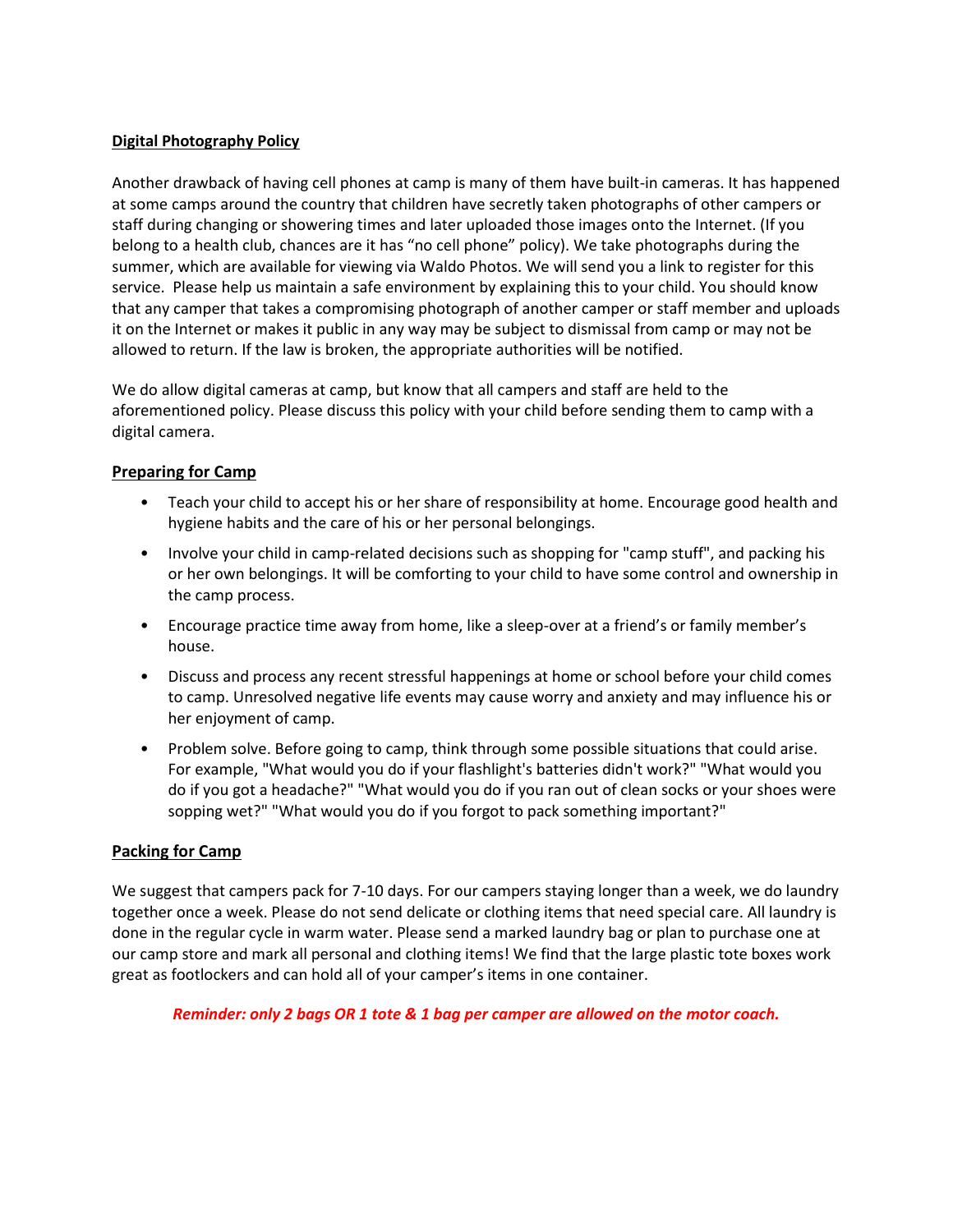Don't bring items such as: Tablets, mp3 players, Cell Phones, or other internet accessible devices. We promise – there are enough other fun things to do at camp. Plus, we don't want campers to separate themselves from making friends. Remember, things can get lost or broken.

Please do not bring things of value to camp. We can't be responsible for those items and don't want hurt feelings.

Obviously, items such as: cigarettes, vaping materials, alcohol or illegal drugs, knives (even pocket knives), guns, fireworks or any weapon will not be allowed at camp and bringing those items can result in a camper's dismissal from camp.

#### **Camper Health and Wellness**

The completion of a camper health form is required prior to the start of camp. The health form is read by the Camp Director and all qualified health personnel; including, but not limited to, our Health Manager, doctors, nurses, emergency responders, first aid providers and E.M.T.s. Please be honest and forthcoming with your child's physical and psychological health history. Our goal is to provide the best care possible for each and every camper. The information on the health form may be shared with other camp personnel to provide the best care possible. If you have information that you do not want shared with particular camp personnel, you must provide that request in writing.

In the event that your child requires hospitalization or emergency treatment, you will be notified. You will also be notified if your child sees a physician or spends the night in our Health Center.

The health of all campers is monitored daily by our Health Manager. All prescriptions and medications are kept and dispensed by the Health Manager. Medications are not to be kept by campers. A dental and/or orthodontic check-up is highly recommended prior to the camp season.

Camp Wellness: We request that you do not send your child to camp if he or she has symptoms of flu or other virus. Every effort will be made to accommodate a late start or a session change if possible.

#### **Camp Store**

Because we don't want campers to carry cash, we allow campers to keep a camp store account. Often, we are asked "what is an appropriate amount to put into their account"? A rough guide is approximately \$50-75 per week. As finances vary, we suggest thinking about what items your camper may want or need while at camp. The camp store sells souvenirs such as: water bottles, t-shirts, sweatpants, sweatshirts, hats, postcards, stamps, stuffed animals, etc. We also offer ice cream novelties (ice cream sandwiches, Italian ices, ice cream bars, etc.) for \$2 - \$2.50 and freeze pops for \$.50 during free time when the camp store is open. We also have a patch program at camp. Campers can work to achieve 10 different patches that form an eagle when completed. Each patch costs \$2.

Camp store accounts are also used toward some of our weekends trips. Typically, at least half of the trips offered have no additional fee; however, trips such as, rock climbing, river canoeing, berry picking, Bayfield, Suri Fina Alpaca Farm, Sunshine Agricultural Farm and the animal shelter (we make a donation) have a fee. The costs of those trips are \$5-\$15.